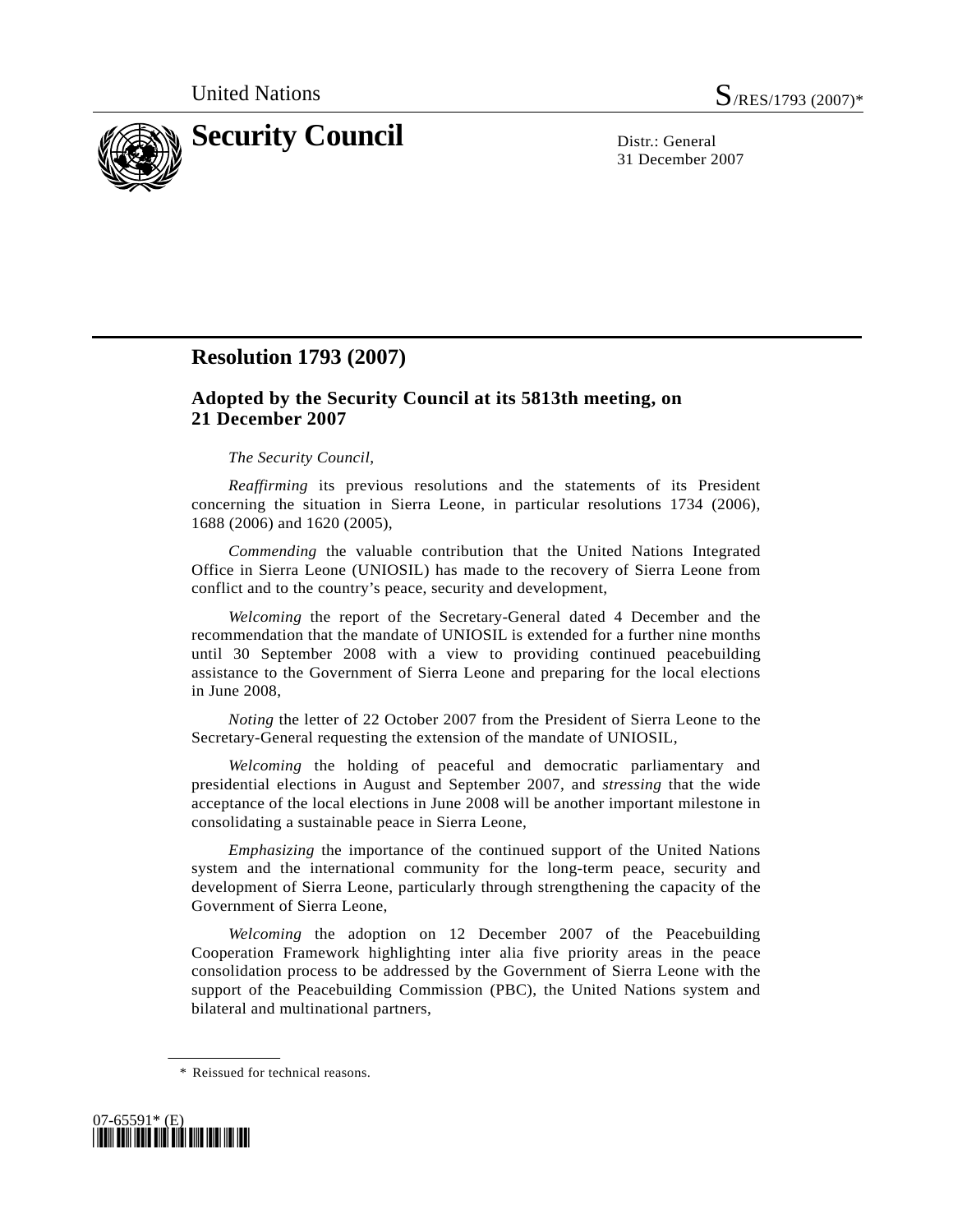*Welcoming* the progress made in reforming the security sector in Sierra Leone and, in particular, the developing professionalism of the Sierra Leone Armed Forces and police, and *urging* further strengthening and rationalizing of the security architecture so that the police and Armed Forces are sustainable in the long term and able to carry out their tasks effectively,

*Reiterating* its appreciation for the work of the Special Court for Sierra Leone and its vital contribution to reconciliation and the rule of law in Sierra Leone and the subregion, *reiterating* its expectation that the Court will finish its work expeditiously, and *calling upon* Member States to contribute generously to the Court,

*Welcoming* the role played by ECOWAS and *encouraging* the Member States of the Mano River Union and other organizations to continue their efforts aimed at building regional and subregional peace and security,

 1. *Decides* to extend the mandate of UNIOSIL, as outlined in resolution 1620 (2005), until 30 September 2008;

 2. *Requests* the Secretary-General to submit by 31 January 2008, and for the Council's consideration, a completion strategy for UNIOSIL including:

- at least a 20 per cent reduction in staff numbers by 31 March 2008;
- a continued mission at 80 per cent of the current strength until 30 June 2008; and
- the termination of UNIOSIL's mandate by 30 September 2008;

 3. *Emphasizes* the importance of UNIOSIL focusing, in particular, on providing assistance to the local elections scheduled for 21 June 2008, and to national commissions and institutions for the promotion of good governance and human rights, and actively supporting the work of the Peacebuilding Commission and the Peacebuilding Fund; and, in this regard, requests the Secretary-General to ensure there is adequate capacity, expertise and resources within UNIOSIL;

 4. *Expresses its intention* that, on the expiration of its mandate, UNIOSIL should be replaced by a United Nations integrated political office to focus on carrying forward the peacebuilding process, mobilizing international donor support, supporting the work of the Peacebuilding Commission and Fund, and completing any residual tasks left over from UNIOSIL's mandate, in particular promoting national reconciliation and supporting the constitutional reform process; and *requests* the Secretary-General to submit specific proposals on the mandate, structure and strength of the successor office in his next report to the Council in April 2008;

 5. *Calls upon* all parties in Sierra Leone to ensure that the 2008 local elections are peaceful, transparent, free and fair; further *calls upon* the Government of Sierra Leone to provide the necessary support for the electoral institutions; and *urges* Member States and relevant international and regional organizations to provide technical and material support;

 6. *Emphasizes* that the Government of Sierra Leone bears the primary responsibility for peacebuilding, security and long-term development in the country, and *encourages* the Government of Sierra Leone to continue its close engagement with the Peacebuilding Commission, including through the regular monitoring of